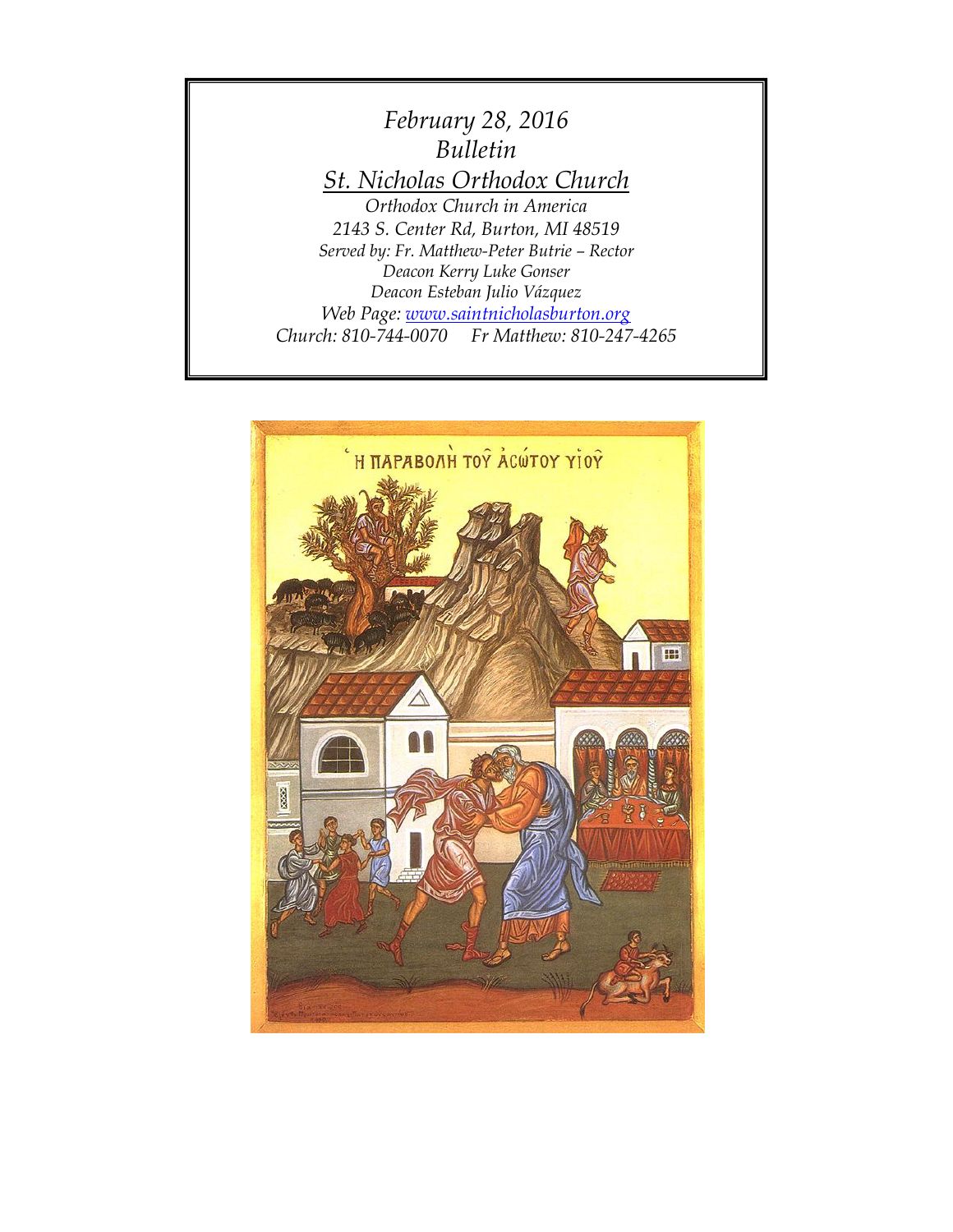**SUNDAY, FEBRUARY 28, 2016 SUNDAY OF THE PRODIGAL SON — Tone 6. Ven. Basil the Confessor, Companion of Ven. Procopius at Decapolis (750). Bl. Nikolai, Fool-for-Christ at Pskov (1576). Hieromartyr Proterius, Patriarch of Alexandria (457). Hieromartyr Nestor, Bishop of Magydos in Pamphylia (250). Ven. Marina (Marana), Cyra (Kira, Kyra) and Domnica (Domnina), of Syria (ca. 450).**

## **TROPARIA**

**(Tone 6)** The angelic powers were at Thy tomb the guards became as dead men. Mary stood by Thy grave, seeking Thy most pure Body. Thou didst capture hell, not being tempted by it. Thou didst come to the Virgin, granting life. O Lord who didst rise from the dead: glory to Thee!

**(Tone 4)** In truth you were revealed to your flock as a rule of faith, a model of meekness, and teacher of abstinence, so you won the heights by humility, and riches by poverty, O Holy Father Nicholas, intercede with Christ God to save our souls.

## **KONTAKION**

**(Tone 3)** I have recklessly forgotten Thyglory, O Father; and among sinners I have scattered the riches which Thou gavest me. And now I cry to Thee as the Prodigal: / "I have sinned before Thee, O merciful Father; / receive me a penitent, and make me as one of Thy hired servants!"

## *The Prokeimenon in the Sixth Tone:* **O Lord, save Thy people, and bless Thine inheritance!** *v:* **To thee, O Lord, will I call. O my God, be not silent to me!**

# **THE READING FROM THE FIRST EPISTLE OF THE HOLY APOSTLE PAUL TO THE**

**CORINTHIANS (6:12-20)** BRETHREN: *"*All things are lawful for me," but not all things are helpful. "All things are lawful for me," but I will not be enslaved by anything. "Food is meant for the stomach and the stomach for food" -- and God will destroy both one and the other. The body is not meant for immorality, but for the Lord, and the Lord for the body. And God raised the Lord and will also raise us up by his power. Do you not know that your bodies are members of Christ? Shall I therefore take the members of Christ and make them members of a prostitute? Never! Do you not know that he who joins himself to a prostitute becomes one body with her? For, as it is written, "The two shall become one flesh." But he who is united to the Lord becomes one spirit with him. Shun immorality. Every other sin which a man commits is outside the body; but the immoral man sins against his own body. Do you not know that your body is a temple of the Holy Spirit within you, which you have from God? You are not your own; you were bought with a price. So glorify God in your body.

## *Alleluia, Tone 6*

**v: He who dwells in the shelter of the Most High will abide in the shadow of the heavenly God.**

*v:* **He will say to the Lord: "My Protector and my Refuge; my God, in Whom I trust!"**

**THE HOLY GOSPEL ACCORDING TO SAINT LUKE (15:11-32)** And Jesus said, "There was a man who had two sons; and the younger of them said to his father, `Father, give me the share of property that falls to me.' And he divided his living between them. Not many days later, the younger son gathered all he had and took his journey into a far country, and there he squandered his property in loose living. And when he had spent everything, a great famine arose in that country, and he began to be in want. So he went and joined himself to one of the citizens of that country, who sent him into his fields to feed swine. And he would gladly have fed on the pods that the swine ate; and no one gave him anything. But when he came to himself he said, `How many of my father's hired servants have bread enough and to spare, but I perish here with hunger! I will arise and go to my father, and I will say to him, "Father, I have sinned against heaven and before you; I am no longer worthy to be called your son; treat me as one of your hired servants."' And he arose and came to his father. But while he was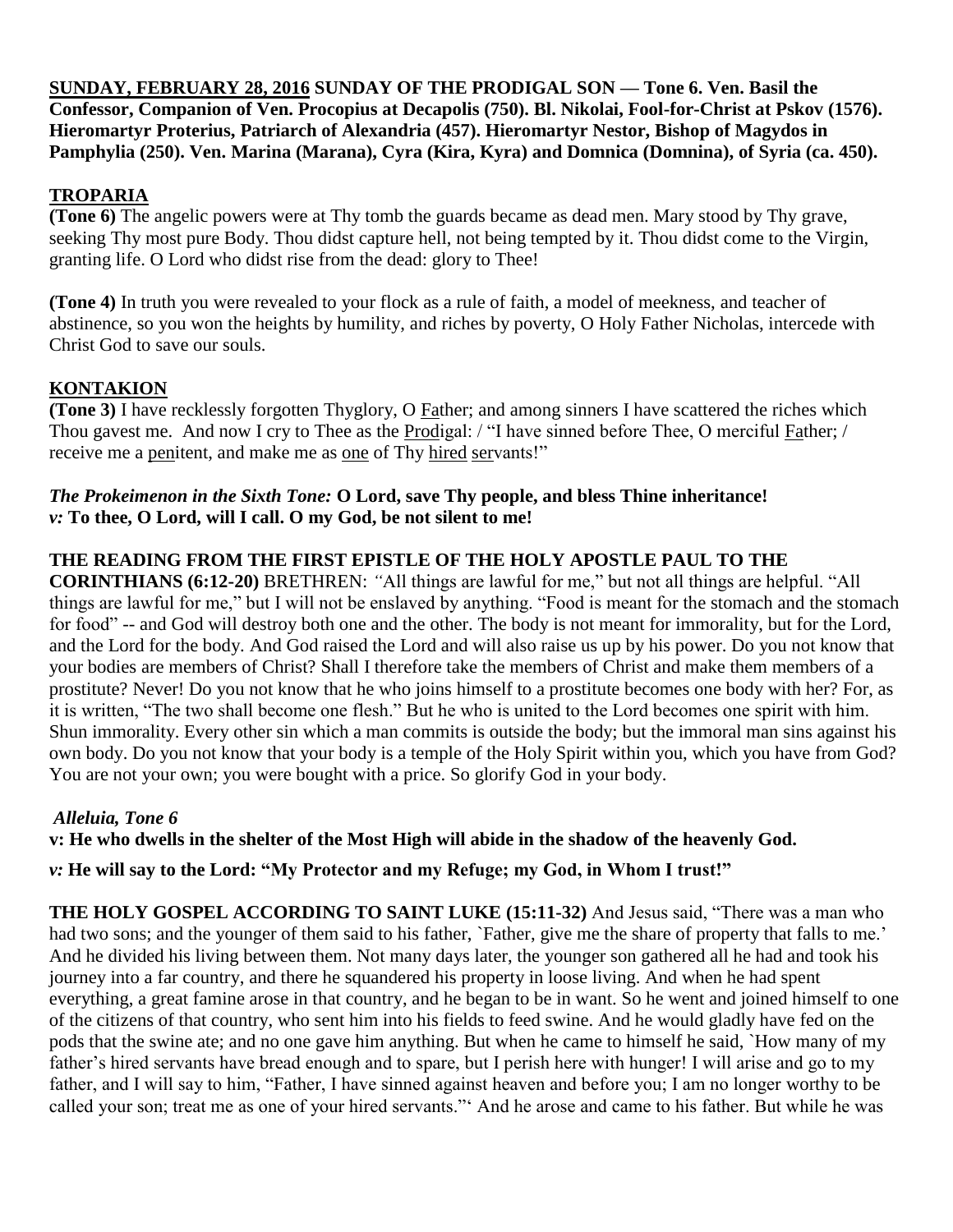yet at a distance, his father saw him and had compassion, and ran and embraced him and kissed him. And the son said to him, `Father, I have sinned against heaven and before you; I am no longer worthy to be called your son.' But the father said to his servants, 'Bring quickly the best robe, and put it on him; and put a ring on his hand, and shoes on his feet; and bring the fatted calf and kill it, and let us eat and make merry; for this my son was dead, and is alive again; he was lost, and is found.' And they began to make merry. "Now his elder son was in the field; and as he came and drew near to the house, he heard music and dancing. And he called one of the servants and asked what this meant. And he said to him, 'Your brother has come, and your father has killed the fatted calf, because he has received him safe and sound.' But he was angry and refused to go in. His father came out and entreated him, but he answered his father, 'Lo, these many years I have served you, and I never disobeyed your command; yet you never gave me a kid, that I might make merry with my friends. But when this son of yours came, who has devoured your living with harlots, you killed for him the fatted calf!' And he said to him, 'Son, you are always with me, and all that is mine is yours. It was fitting to make merry and be glad, for this your brother was dead, and is alive; he was lost, and is found.'"

## **COMMUNION HYMN**

Praise the Lord from the heavens, praise Him in the highest! Alleluia! Alleluia! Alleluia!

## **The Prodigal Son: "From a far country…"**

"And He said, 'There was a man who had two sons….'"

This is how Christ begins what is perhaps the greatest of his parables, the one we know as the Parable of the Prodigal Son, but which could easily be titled the "Parable of the Two Sons" or the "Parable of the Compassionate Father." With this parable, which we will hear at the Divine Liturgy on Sunday, February 28, we are invited to enter the "school of repentance"—Great Lent—and sit at the feet of the Master, so that we can hear the words of eternal life and "keep them."

After receiving his portion of the inheritance, even before his father had died, the younger of the two sons "gathered all that he had and took his journey into a far country, and there he squandered his property in loose living" [Luke 15:13]. This one sober understatement does not demand a great deal of imagination to yield its meaning. We know that *loose living* refers to a web of wrong choices, bad company, unrestrained satisfaction of "the passions," and forgetfulness of God. This spiritually suicidal combination leads to bankruptcy on a further series of interrelated levels: the material, moral/ethical and spiritual. In no time, the prodigal son is forced to feed "on the pods that the swine ate" [Luke 15:16].

Before succumbing to the temptation of trying my hand at an updated melodramatic script that would luridly describe the sins of the wayward young man of the parable—replete with money, sex and drugs—together with all of the didactic apparatus meant to strengthen our resolve to protect our children (since we are now too old for all of that), I would rather more modestly pause at the words about a journey "into a far country." The far country of the parable is geographical, for the young man of the parable ventured far from his home. Yet, a "far country" can also refer to a hidden place in our interior landscape; a "place" in which we can distance ourselves from God and right living to a frightening degree, even if slowly and unintentionally. At first, that interior far country can prove to be appealing. It can appease our vanity, protect our pride and/or feed "the passions" that we can nurture, even if hidden from the view and censure of others. This is initially stimulating and seems to promise endless delight—perhaps like the endless freedom that an unsupervised dorm may offer to an innocent college student away from the sheltering, but seemingly restrictive, atmosphere of home.

When the emptiness of such a landscape becomes evident, we too can desperately desire to "feed on the pods that the swine ate." The self-serving (or "self-help!") philosophies on which we squandered our "inheritance" from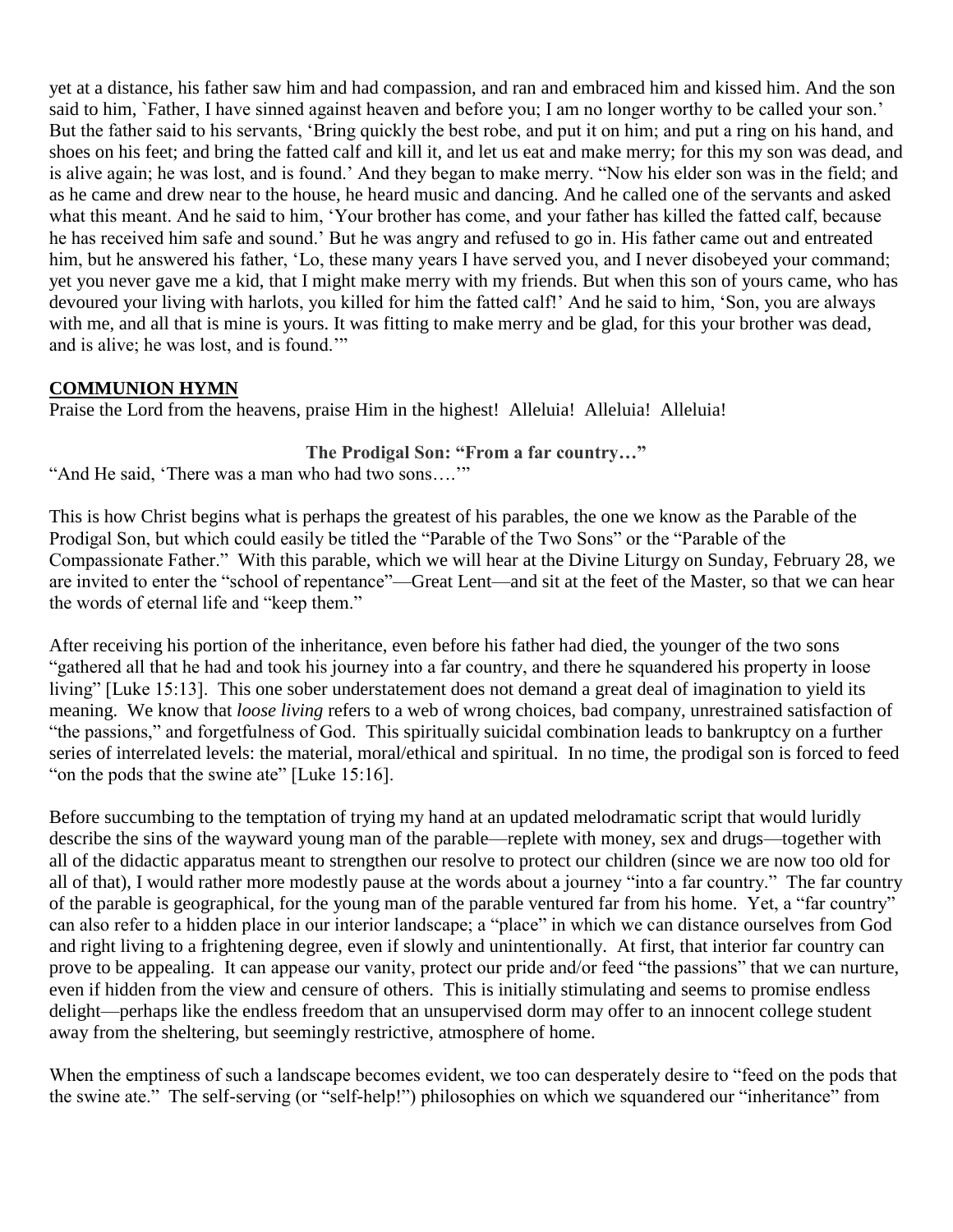God will no longer satisfy us, but in a restless and hungry search for something else to replace these, we can even fall to the level of "swinish delights"—anything to relieve our boredom or frustrations. Without moving anywhere, and without changing the patterns of our lifestyle, we can still withdraw to a "far country" in that interior landscape that can prove to be as treacherous as any unknown environment of the exterior world. It is said of the prodigal son of the parable, that when at "rock bottom," he "came to himself" [Luke 15:17]. This is certainly one of the key expressions found in this endlessly rich parable. The young man found his right mind, his sanity was restored, and basically he "got a grip on reality"—an undramatic, but perfect, way to describe "conversion," or the process of turning back toward God and the warm embrace of our heavenly Father.

A certain clarity of thought is needed to find our way home when we drift off toward a far country. The shortlived rock band of the late 1960s, Blind Faith, had an intriguing song entitled "Can't Find My Way Home." Perhaps that was an honest and clear-sighted assessment of the band's state of mind at that time (money, sex and drugs?) and a poignant recognition of being in a "far country." Two other songs on the album, however—"In the Presence of the Lord" and "Sea of Joy"—may have pointed to more promising discoveries. Every year, through the lectionary of the Church especially in this pre-lenten season of preparation, we are powerfully reminded of just how far away from "home" we may actually be in mind and heart. If we have been equally prodigal with the gifts bestowed upon us by God, then we can equally "come to ourselves" and return home to the embrace of our compassionate Father.

Fr. Steven Kostoff

February 28, 2016

# 

### **CANDLE INTENTIONS FOR THE HEALTH AND BLESSINGS OF**

| Health & God's Blessings to our granddaughter Avery Panoff on her 15 <sup>th</sup> birthday, |  |
|----------------------------------------------------------------------------------------------|--|
|                                                                                              |  |
|                                                                                              |  |
|                                                                                              |  |
|                                                                                              |  |
|                                                                                              |  |
|                                                                                              |  |
| Fr. Joe, Fr. Moses, Fr. Lavrenty, Deacon Anthony, Ruth, Aaron, Alex, Gloria,                 |  |
| Laurie, Anna, Walt & Zina, Dorothy, Jeanette, Reggie, Stojan & Mira, Bosa,                   |  |
|                                                                                              |  |

### **CANDLE INTENTIONS FOR ALL THOSE IN BLESSED REPOSE**

| <b>ETERNAL LIGHT</b> |  |
|----------------------|--|
|                      |  |
|                      |  |

လူမြို့လေးတို့မှာ ဝတ္ထိမှာ ဝတ္ထိမှာ ဝတ္ထိမှာ ဝတ္ထိမှာ ဝတ္ထိမှာ ဝတ္ထိမှာ ဝတ္ထိမှာ ဝတ္ထိမှာ ဝတ္ထိမှာ ဝတ္ထိမှာ ဝတ

Welcome all of our friends and visitors to St. Nicholas! Please join us for fellowship, coffee and donuts in our parish hall.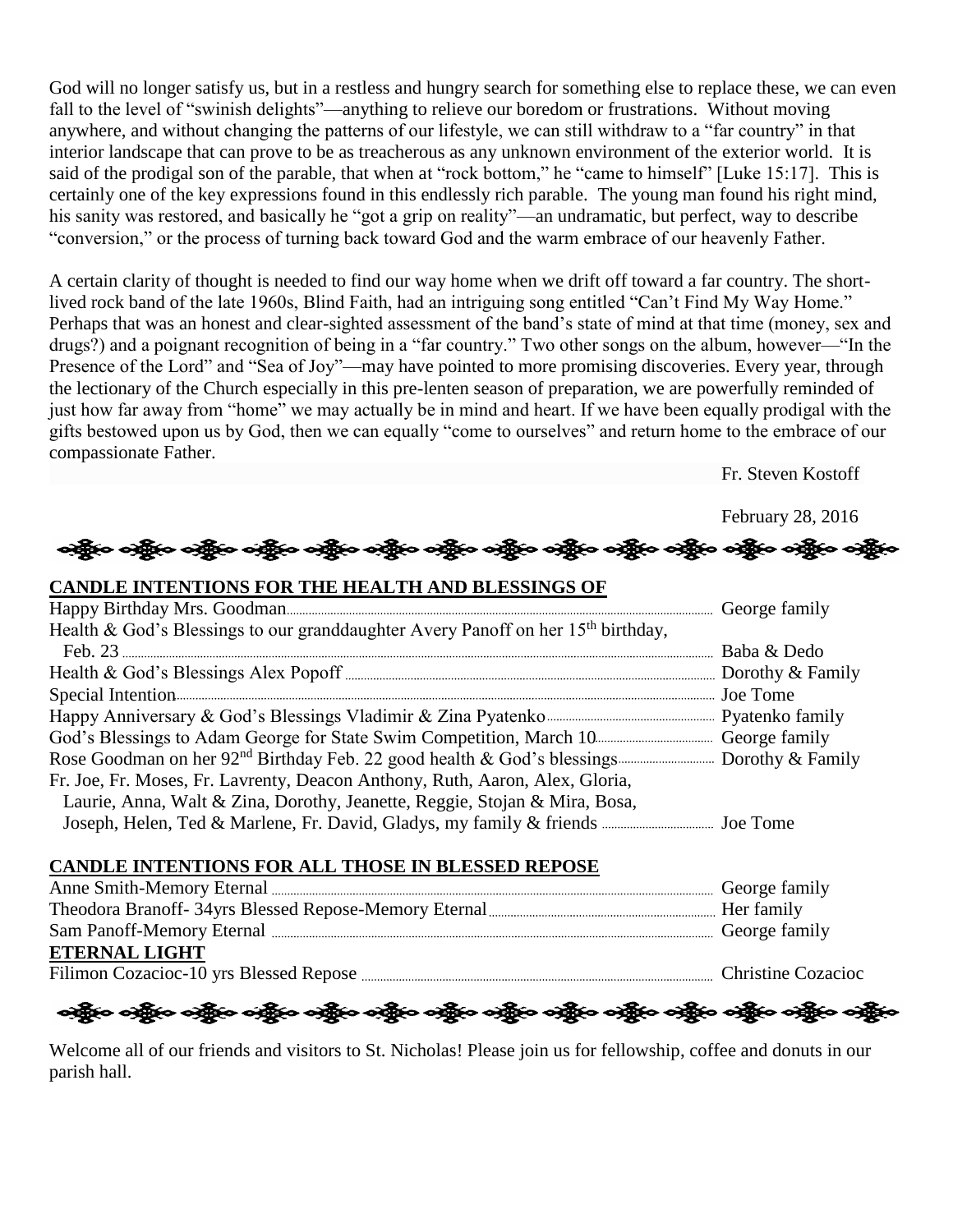Coffee and donuts are being donated today by Vladimir and Zina Pyatenko in honor of their  $62<sup>nd</sup>$  Wedding Anniversary.

100<sup>th</sup> **ANNIVERSARY PILGRIM ICON** There is a sign-up sheet in the narthex for parishioners to take the icon to their homes a week at a time. There is a special carrying case for the icon and a card with prayers you can offer before the image of the Mother of God.

# **CHARITY MINISTRIES**

**HOPE IN A BOX** is collecting Feminine Care Products for March. Place the items in the Blue Box in the hall. Catholic Charities Community Closet will distribute the items.

**FOOD DRIVE** Place non-perishable food items in the other blue box in the hall.

# **NORTH END SOUP KITCHEN We next serve Thursday, March 3 from 9 am to 1 pm.**

**MEATFARE LUNCHEON** sponsored by St. Juliana's Guild will be held on Sunday, March 6. The menu consists of Lasagna, Baked Chicken, Garlic Bread, Salad, Dessert and Beverage. Join us for fellowship and a wonderful homemade meal as we prepare for Lent.

**CHEESEFARE LUNCHEON** will be held on Sunday, March 13. We are in need of volunteers to help cook, set-up/serving and clean-up. There are sign-up sheets in the parish hall.

WALK FOR LIFE will be held Saturday, March 12 from 9 am to 12 pm at Carman-Ainsworth High School. Come to walk or come cheer us on. The event will help support the Answer Center for Women in Flint. This is the 100th Anniversary event for March. For more information or to register to walk see Deborah Gonser-Adams.

**GREEK MARDI GRAS** will be held on Saturday, March 5 from 6 pm to 11 pm at Assumption. Join our brothers and sisters at Assumption for a Prime Rib dinner and dancing, adults: \$20, children 4-10 \$8 under 3yrs free. Costumes encouraged, but not required. For more information call Assumption at 810-771-4611. Flyers are also available in the parish hall

## *Schedule of services and events for the week of February 28:*

Tuesday, March 1

Fr. in Toledo

| Wednesday, March 2 |                                                                         |
|--------------------|-------------------------------------------------------------------------|
| $9:00 \text{ am}$  | Divine Liturgy                                                          |
| $11:00 \text{ am}$ | <b>Adult Education</b>                                                  |
| $5:30 \text{ pm}$  | 100 <sup>th</sup> Anniversary Committee Meeting at Davison Country Club |
| Saturday, March 5  | <b>MEMORIAL SATURDAY</b>                                                |
| $4:45$ pm          | Trisagion for all the departed                                          |
| $5:00 \text{ pm}$  | Vespers                                                                 |
| Sunday, March 6    | <b>MEATFARE</b>                                                         |
| $9:30$ am          | Third Hour                                                              |
| $10:00$ am         | Divine Liturgy/Procession                                               |
|                    | <b>Church School</b>                                                    |
|                    | Meatfare Luncheon                                                       |
|                    |                                                                         |